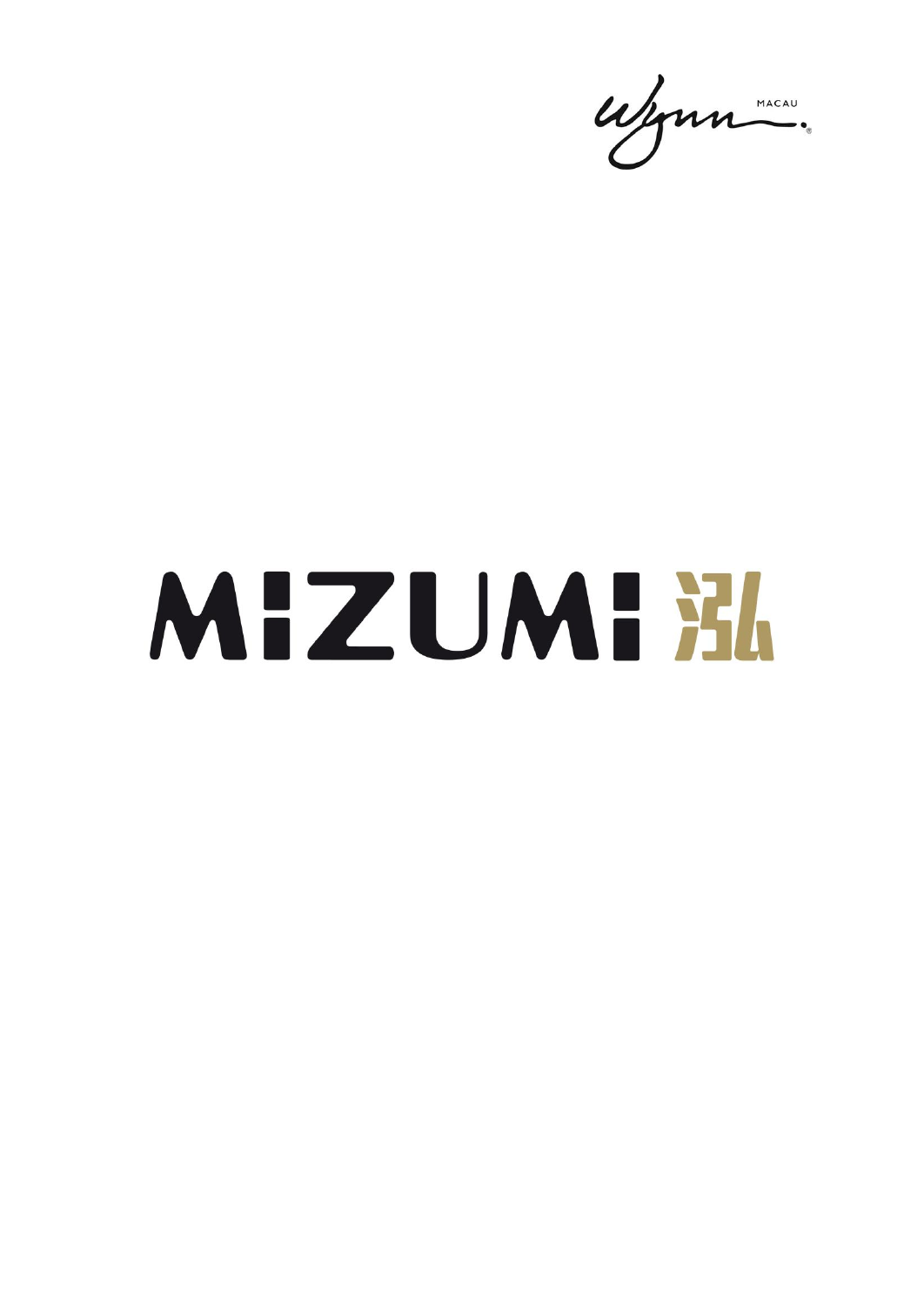

ufonne.

| Cuisine                 | Japanese                                                                                                                                                                                        |
|-------------------------|-------------------------------------------------------------------------------------------------------------------------------------------------------------------------------------------------|
| Designer                | Wynn Design and Development                                                                                                                                                                     |
| Design features         | Sushi counters and two private rooms<br>$\triangleright$<br>Two entrances - one from the garden and pool area for<br>≻<br>resort guests, families and officials, and one via the gaming<br>area |
| Awards                  | Two Michelin Stars, MICHELIN Guide Hong Kong Macau 2017-<br>2022<br>One Michelin Star, MICHELIN Guide Hong Kong Macau 2016<br>Forbes Travel Guide Five-Star Restaurant 2017-2022                |
|                         | Forbes Travel Guide Four-Star Restaurant 2014-2016                                                                                                                                              |
| <b>Seating Capacity</b> | 60<br>Dining Room seats 40<br>Private Room seats 16<br>Sushi Counter seats 4                                                                                                                    |
| Price Range*            | Cost per person:<br>Dinner:<br>$$1,200 - 1,600$<br>Dinner (paired with wine):<br>$$1,700 - 2,100$<br>Private room minimum charge:<br>\$5,000                                                    |
|                         | *All prices are in MOP and subject to 10% service charge and any<br>applicable tax.                                                                                                             |
| Dining Room Hours       | Lunch: 12:00 p.m. to 3:00 p.m. from Saturday to Sunday<br>Dinner: 5:30 p.m. to 10:30 p.m. from Thursday to Sunday<br>Closed from Monday to Wednesday                                            |
| Attire                  | Casual elegant; gentlemen are required to wear long pants, non-<br>sleeveless shirt and closed shoes. Sport hats are not permitted                                                              |
| <b>Child Access</b>     | Children aged 5 years and above are welcome                                                                                                                                                     |
| <b>Payment Methods</b>  | Cash, China Union Pay, JCB, Visa, Master Card, American<br>Express, WeChat Pay, Alipay, Simply Pay electronic payment<br>methods                                                                |
| <b>Reservations</b>     | Required; reservations hotline: (853) 8986 3663                                                                                                                                                 |
| <b>Press Contact</b>    | Serena Chin, Director - Public Relations<br>(853) 8889 3909 / serena.chin@wynnmacau.com                                                                                                         |
| Location                | G/F, Wynn Macau, Rua Cidade de Sintra, NAPE, Macau                                                                                                                                              |
| <b>Phone Number</b>     | (853) 8986 3668                                                                                                                                                                                 |
| Website                 | www.wynnmacau.com                                                                                                                                                                               |